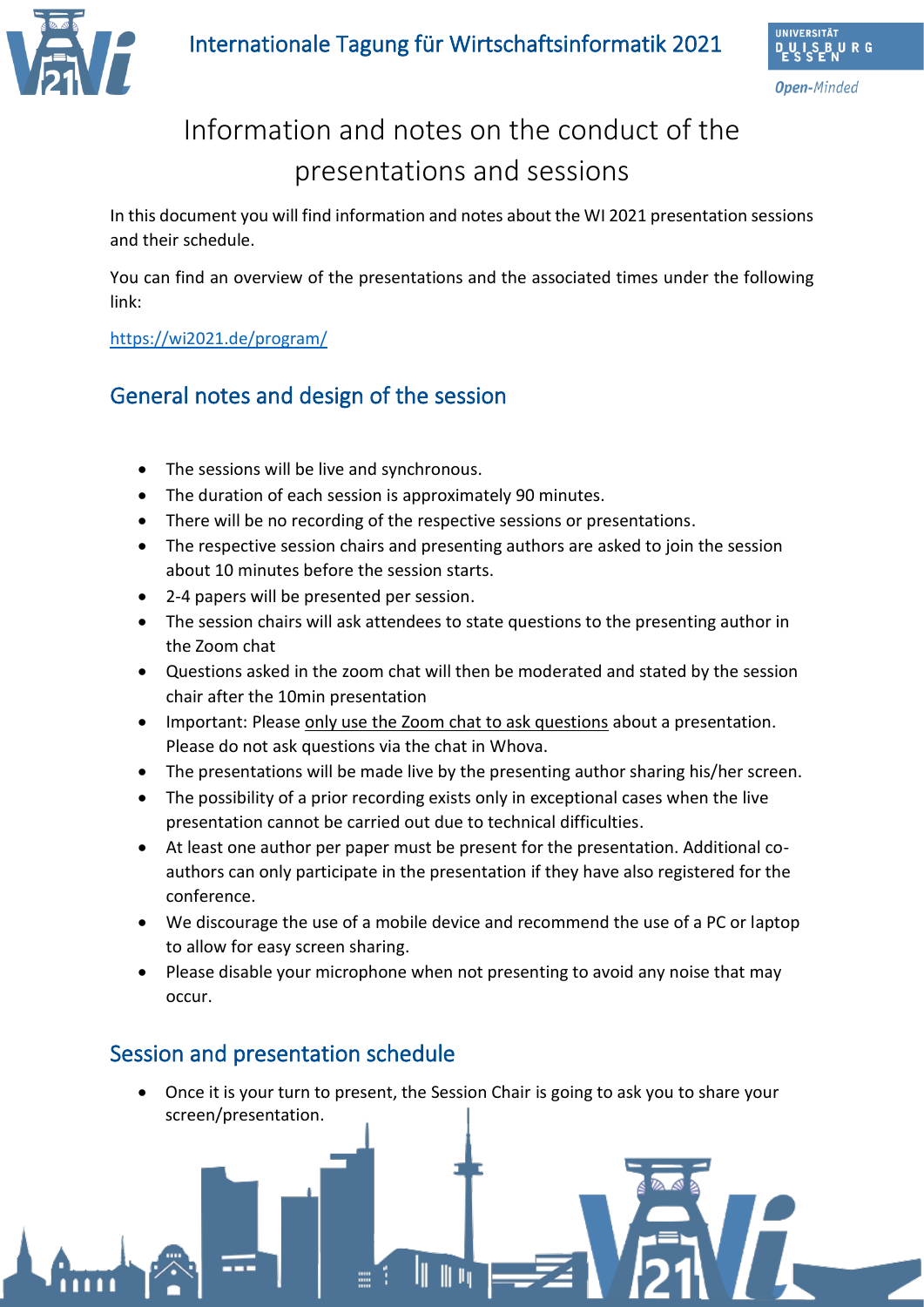## Internationale Tagung für Wirtschaftsinformatik 2021



- The duration for the presentation of a paper is 10 minutes. The following discussion will take place between 10-20 minutes per paper, depending on how many papers are presented in a session.
- Please adhere to your allotted presentation time to ensure the scheduled flow and to avoid overlaps with subsequent program items.
- Please turn on your webcam when you start presenting.
- We would like to ask you to check your technical equipment, or the end devices used before the presentation in order to minimize the risk of technical problems during the presentation.
- We recommend the use of a headset.
- Please ensure that you are in a quiet environment during your presentation to reduce the risk of any noise interference.
- During the sessions, members of the support team will be available to assist with any technical issues that may arise.

#### Participation in a session

1. First, log in to Whova with your email address as well as the password you have chosen:



2. Click on the sub-item "Agenda" in the left main menu:

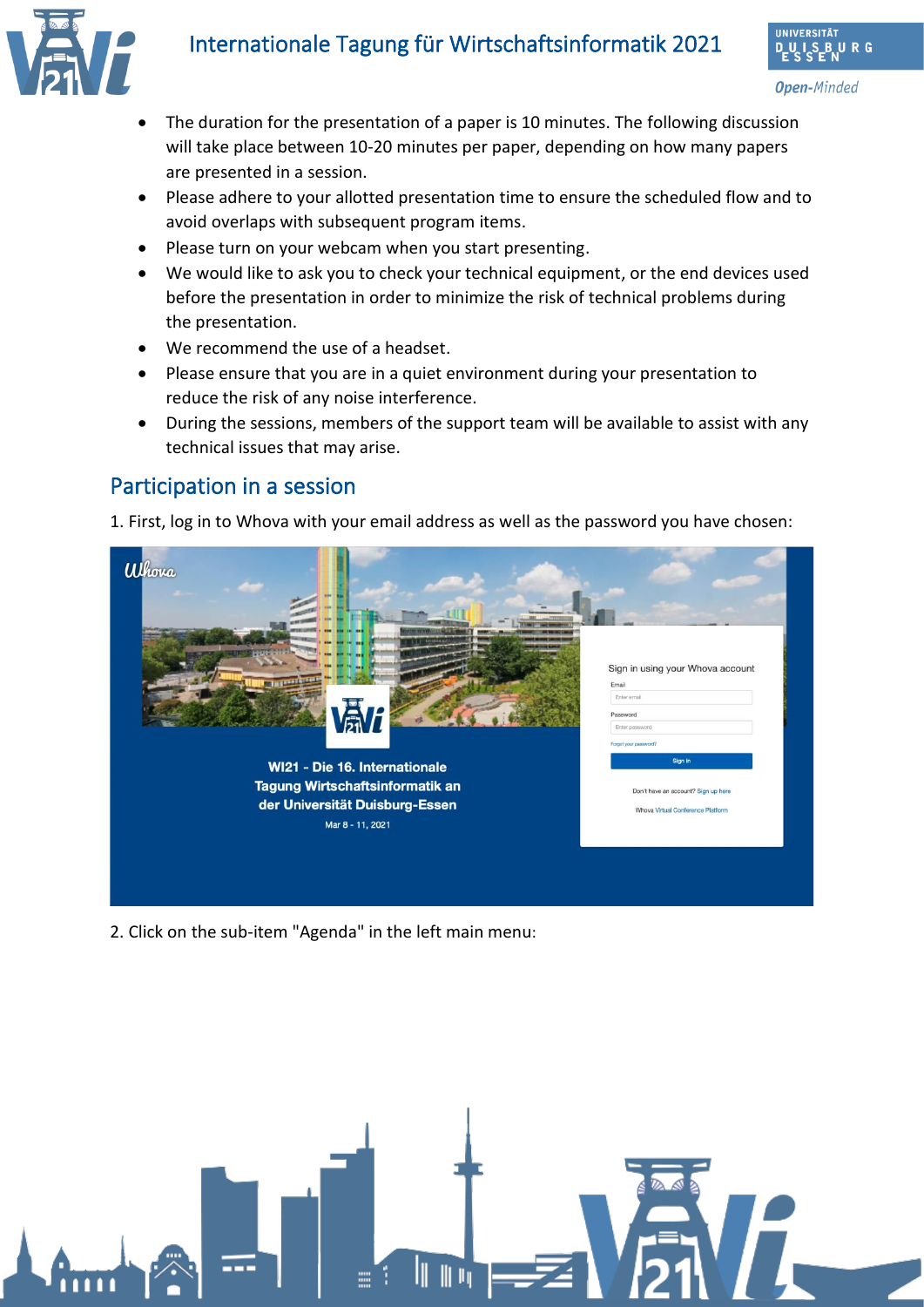



#### **NIVERSITÄ1** JRG

**Open-Minded** 

| <b>感t</b>                               | WI21 - Die 16. Internationale Tagung Wirtschaftsinformatik an der<br>Universität Duisburg-Essen<br><b>Sponsor level:</b><br>Sponsor<br>Mar 8 - 11, 2021 |                                                                                                                                                                                                                        |              |                     | <b>ISfNIRSL<sup>99</sup>b</b><br>Test-Unternehmen IIS f |  |
|-----------------------------------------|---------------------------------------------------------------------------------------------------------------------------------------------------------|------------------------------------------------------------------------------------------------------------------------------------------------------------------------------------------------------------------------|--------------|---------------------|---------------------------------------------------------|--|
| <b>MAIN NAVIGATION</b><br><b>谷</b> Home |                                                                                                                                                         | <b>Full Agenda</b>                                                                                                                                                                                                     | My Agenda    |                     | <b>Rehearsal Sessions</b>                               |  |
| <b>台</b> Agenda                         | ≺                                                                                                                                                       | Mon<br>Mar <sub>8</sub>                                                                                                                                                                                                | Tue<br>Mar 9 | Wed                 | ゝ                                                       |  |
| <b>卷</b> Attendees                      |                                                                                                                                                         |                                                                                                                                                                                                                        |              | <b>Mar 10</b>       |                                                         |  |
| Community                               | 9:00 AM                                                                                                                                                 |                                                                                                                                                                                                                        |              |                     |                                                         |  |
| $\mathbb{R}$ Sponsors                   |                                                                                                                                                         |                                                                                                                                                                                                                        |              |                     |                                                         |  |
| $\blacktriangleright$ Messages          |                                                                                                                                                         | Workshop<br>Above & Beyond Gamification - Adaptiv and Intelligent Concepts to Support User Motivation and<br>Add to My Agenda<br>Engagement<br><b>View Session</b><br>9:00 AM - 3:00 PM<br>Speakers: Dr. Sofia Schöbel |              |                     |                                                         |  |
| <b>RESOURCES</b>                        |                                                                                                                                                         |                                                                                                                                                                                                                        |              |                     |                                                         |  |
| Session Q&A                             |                                                                                                                                                         |                                                                                                                                                                                                                        |              |                     |                                                         |  |
| Video Gallery                           |                                                                                                                                                         |                                                                                                                                                                                                                        |              |                     |                                                         |  |
| Polls                                   |                                                                                                                                                         |                                                                                                                                                                                                                        |              |                     |                                                         |  |
| Speakers                                | Workshop                                                                                                                                                |                                                                                                                                                                                                                        |              |                     |                                                         |  |
| Twitter                                 | 9:00 AM - 12:00 PM                                                                                                                                      | Conversational Customer Interaction: Dialog between Industry and Academia                                                                                                                                              |              | <b>View Session</b> | Add to My Agenda                                        |  |

3. Then click on the "View Session" option to view more information about a session. There you will also find the option to join a session in Zoom.

4. In the window that opens, you can join a session. You can use Zoom within Whova itself or start it independently.

| <b>MAIN NAVIGATION</b> | Show Agenda                                                                                                              |  |  |  |
|------------------------|--------------------------------------------------------------------------------------------------------------------------|--|--|--|
| <b>谷</b> Home          |                                                                                                                          |  |  |  |
| <b>台</b> Agenda        |                                                                                                                          |  |  |  |
| <b>Attendees</b>       | How would you like to join the Zoom meeting?                                                                             |  |  |  |
| Community              |                                                                                                                          |  |  |  |
| Sponsors               | zoom                                                                                                                     |  |  |  |
| Messages               | Whova                                                                                                                    |  |  |  |
| <b>RESOURCES</b>       | Join in Zoom<br>Join in Whova                                                                                            |  |  |  |
| Session Q&A            | We will take you to the native Zoom App to join this meeting<br>You will join the meeting directly on the Whova web app. |  |  |  |
| Video Gallery          |                                                                                                                          |  |  |  |
| Support                |                                                                                                                          |  |  |  |
| Networking             |                                                                                                                          |  |  |  |
| Twitter                | $O$ 0 Likes<br>Human Computer Interaction                                                                                |  |  |  |
| Polls                  | Track 11: Human-Computer Interaction                                                                                     |  |  |  |
| Documents              | 4:30 PM 3:4:30 PM 3 Attending<br>□ Tue. Mar 9, 2021<br><b>@</b> 0 Questions                                              |  |  |  |
| Speakers               |                                                                                                                          |  |  |  |
| Website                | Add to My Agenda<br>Like session                                                                                         |  |  |  |
| Location               | Speakers                                                                                                                 |  |  |  |

5. Should you wish to use Zoom within Whova, we recommend using Google Chrome or Firefox.

6. Please only use the Zoom chat to ask questions about a presentation. Please do not ask questions via the chat in Whova.